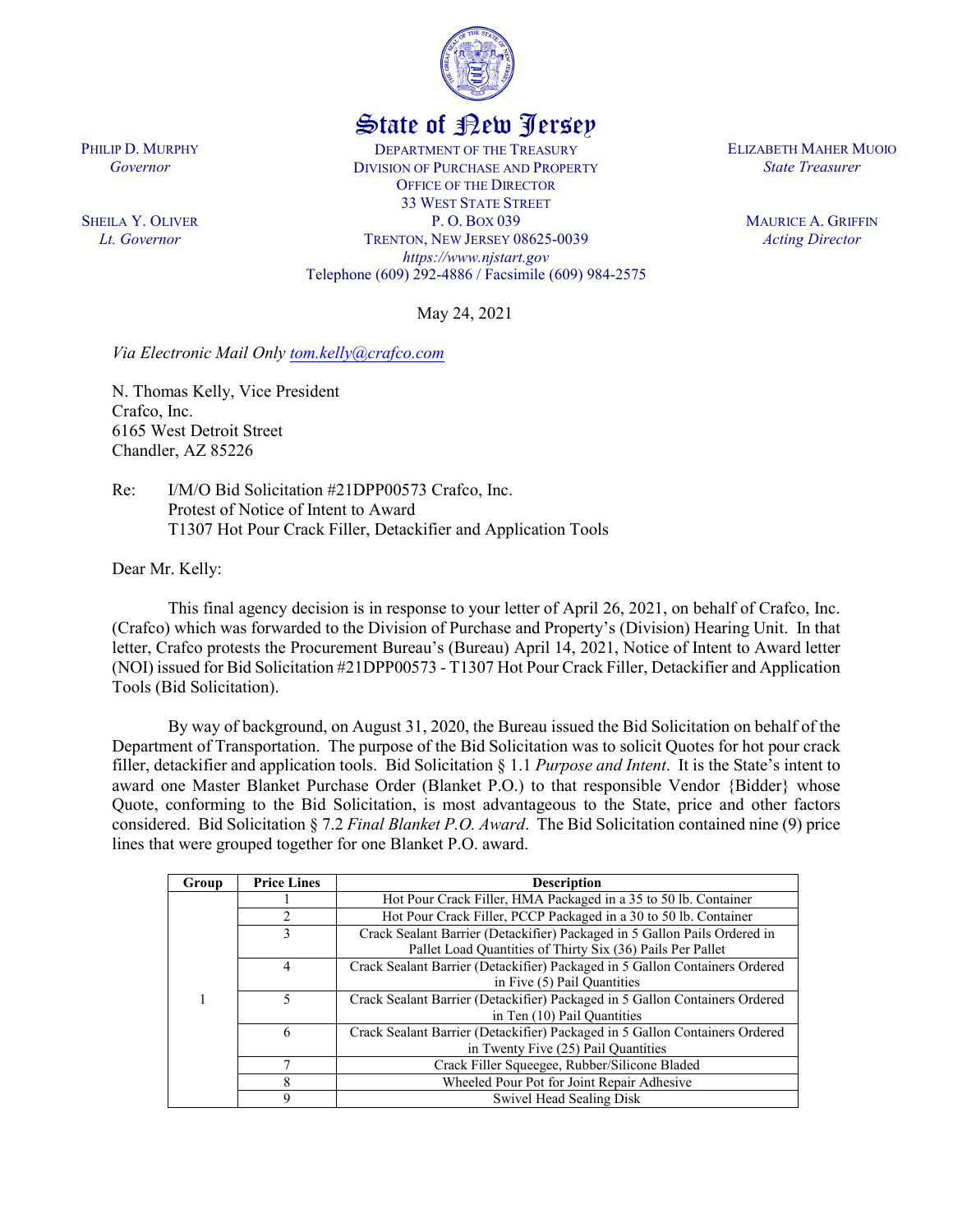On October 14, 2020, the Division's Proposal Review Unit opened four (4) Quotes submitted by the submission deadline of 2:00 p.m. eastern time. After conducting a preliminary review of the Quotes received for compliance with the mandatory requirements for Quote submission, the Quotes were forwarded to the Bureau for review and evaluation consistent with the requirements of Bid Solicitation Section 6.6 *Evaluation Criteria.*

After completing its review and evaluation, on April 8, 2021, the Bureau prepared a Recommendation Report that recommended that a Blanket P.O. be awarded to Seaboard Asphalt Products Company. On April 14, 2021, the Bureau issued the NOI advising all Vendors {Bidders} that it was the State's intent to award a Blanket P.O. consistent with the April 8, 2021, Recommendation Report.

On April 26, 2021, Crafco wrote to the Bureau stating that it was protesting the Bureau's determination its Quote did not conform to the requirements of the Bid Solicitation. Specifically, Crafco disputes the Bureau's determination that its product proposed for price line 1, product number 34232, did not meet the recommended climate requirements for use nor did it comply with the net weight per container requirements as set forth in Bid Solicitation Section 3.2.1.1. That protest was forwarded to the Division's Hearing Unit.

In consideration of Crafco's protest, I have reviewed the record of this procurement, including the Bid Solicitation, the Quotes received, Crafco's protest, the relevant statutes, regulations, and case law. This review of the record has provided me with the information necessary to determine the facts of this matter and to render an informed final agency decision on the merits of the protest.

Bid Solicitation Section 3.2.1.1 *Hot Pour Crack Filler, HMA Packaged in a 35 to 50 lb. Container*, set forth the requirements for products proposed in response to price line 1. Specifically,

> Product must be applicable and recommended for use in climates between -7 degrees Fahrenheit (-22 degrees Celsius) and 136 degrees Fahrenheit (58 degrees Celsius).

> Each container shall have a net weight of thirty-five (35) to fifty (50) pounds.

> The following product(s) shall be considered responsive to the requirements of 3.2.1.1:

• Crafco Asphalt Rubber Type 1 Part No. 34240

Vendors {Bidders} may also offer equivalent products that meet the specifications in Section 3.2.1.1.

As shown in the screenshot below, in response to price line 1, Crafco bid the following: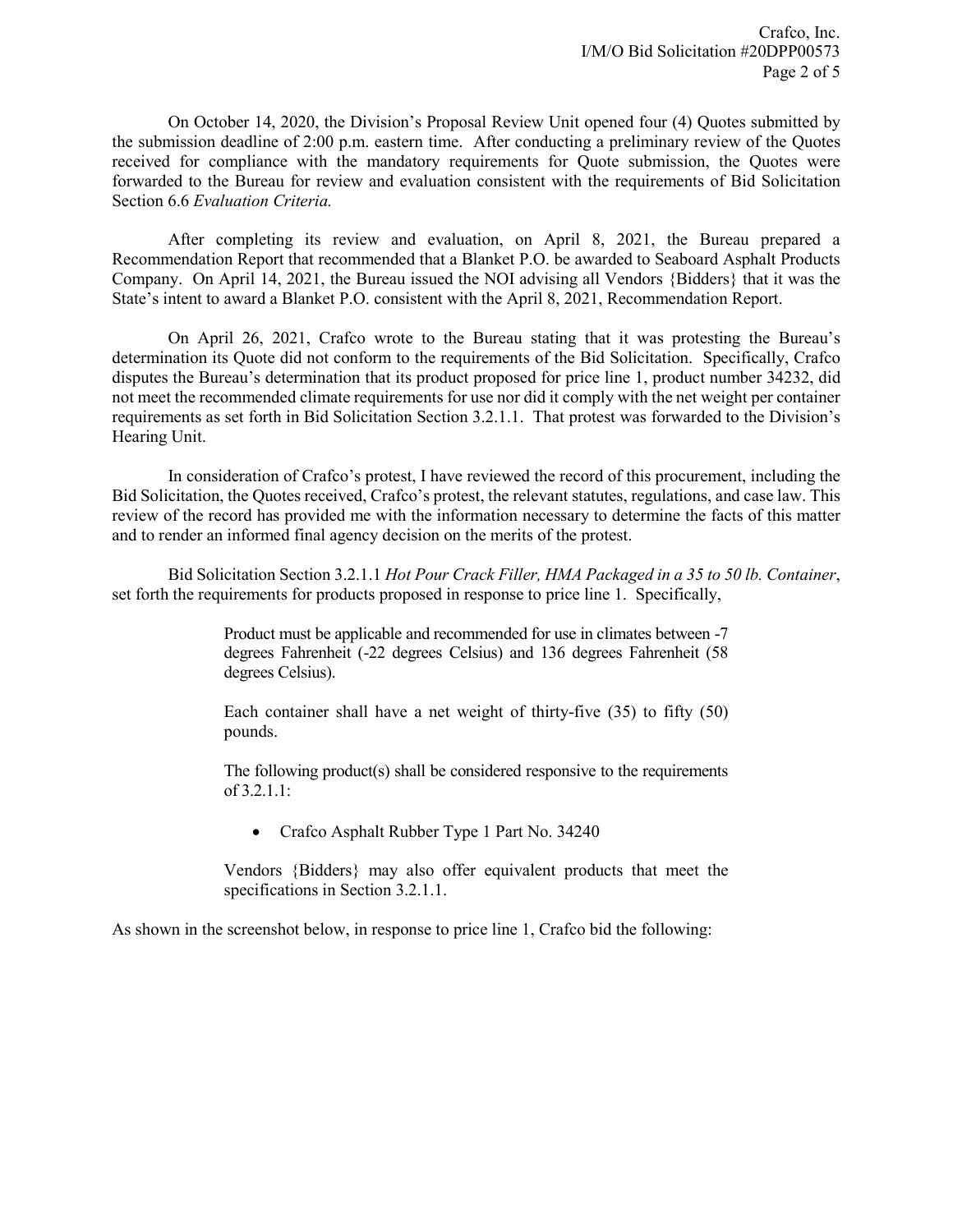| <b>STATE-SUPPLIED PRICE SHEET</b><br>Hot Pour Crack Filler, Detackifier and Application Tools                     |                                                                                                                                      |          |                    |                                 |                                                           |                                            |                                                               |                                                        |  |  |  |
|-------------------------------------------------------------------------------------------------------------------|--------------------------------------------------------------------------------------------------------------------------------------|----------|--------------------|---------------------------------|-----------------------------------------------------------|--------------------------------------------|---------------------------------------------------------------|--------------------------------------------------------|--|--|--|
| (21DPP00573, T-1307)                                                                                              |                                                                                                                                      |          |                    |                                 |                                                           |                                            |                                                               |                                                        |  |  |  |
| <b>Vendor {Bidder} Name:</b>                                                                                      |                                                                                                                                      |          |                    | CRAFCO, INC.                    |                                                           |                                            |                                                               |                                                        |  |  |  |
| Cash Discount for Expedited Payment (i.e. 2% 10 Days, Net 30 Days) (Refer to Bid<br>Solicitation Section 4.4.5.6) |                                                                                                                                      |          |                    |                                 | 0%                                                        |                                            |                                                               |                                                        |  |  |  |
|                                                                                                                   |                                                                                                                                      |          |                    |                                 |                                                           |                                            |                                                               |                                                        |  |  |  |
| <b>Price Line</b>                                                                                                 | <b>Item Description</b>                                                                                                              | Quantity | Unit of<br>Measure | <b>Unit Price</b><br>(Required) | <b>Delivery Days After Receipt of Order</b><br>(Required) | <b>Manufacturer or Brand</b><br>(Required) | <b>Product Name or</b><br><b>Product Number</b><br>(Required) | Net Weight per<br>Package (in<br>pounds)<br>(Required) |  |  |  |
|                                                                                                                   | <b>GROUP 1</b><br><b>COMMODITY CODE: 745-56-067805</b><br><b>[ROAD AND HIGHWAY BUILDING</b><br>MATERIALS]<br><b>ITEM DESCRIPTION</b> |          |                    |                                 |                                                           |                                            |                                                               |                                                        |  |  |  |
|                                                                                                                   | <b>HOT POURED CRACK FILLER, HMA</b><br><b>PACKAGED IN A 35 TO 50 LB. CONTAINER</b>                                                   |          | <b>LB</b>          | \$0.35                          | 7-14 Days ARO                                             | Crafco, Inc.                               | 34232                                                         | 30 <sup>°</sup>                                        |  |  |  |

Additionally, with the Quote, Crafco submitted the data sheet for product number 34232.

After reviewing the information provided in the Quote, the Bureau concluded that Crafco's proposed product did not conform to the requirements of the Bid Solicitation. The Recommendation report noted that the product bid by Crafco for Price Line 1 did not meet the temperature requirements and the net weight per container requirements set forth in the Bid Solicitation. Therefore, Crafco's proposed product for Price Line 1 was deemed non-responsive and Crafco was not eligible for an award as price lines 1 through 9 were grouped to create a single award. April 8, 2021, Recommendation Report, p. 7.

The Hearing Unit's independent review of Crafco's Quote confirms the Bureau's determination. First, as noted above, price line one sought a product that was "recommended for use in climates between -7 degrees Fahrenheit (-22 degrees Celsius) and 136 degrees Fahrenheit (58 degrees Celsius)." A shown in the screenshot below, the data sheet for product number 34232 indicated that product number 34232 was only recommended for use in moderate climates with pavement temperatures between -16 degrees Celsius and 58 degree Celsius.<sup>1</sup>



In support of the protest, Crafco states that the Bid Solicitation referenced "recommended climate" temperatures whereas Crafco's specifications referenced "pavement" temperatures which can be slightly different. Crafco correctly points out that the Bid Solicitation sought a product that could be used in the referenced "climate" temperature range. With respect to the climate temperature range, Crafco's data sheet says for use in "moderate climates," but offers no details to describe the temperature range for a moderate

 $\overline{\phantom{a}}$ 

<span id="page-2-0"></span><sup>&</sup>lt;sup>1</sup> The Bureau's Recommendation Report incorrectly notes that product number 34232 was only recommended for use where the temperature is between -10 degrees Celsius and 58 degree Celsius. Nonetheless, Crafco's proposed product does not conform to the requirements of the Bid Solicitation.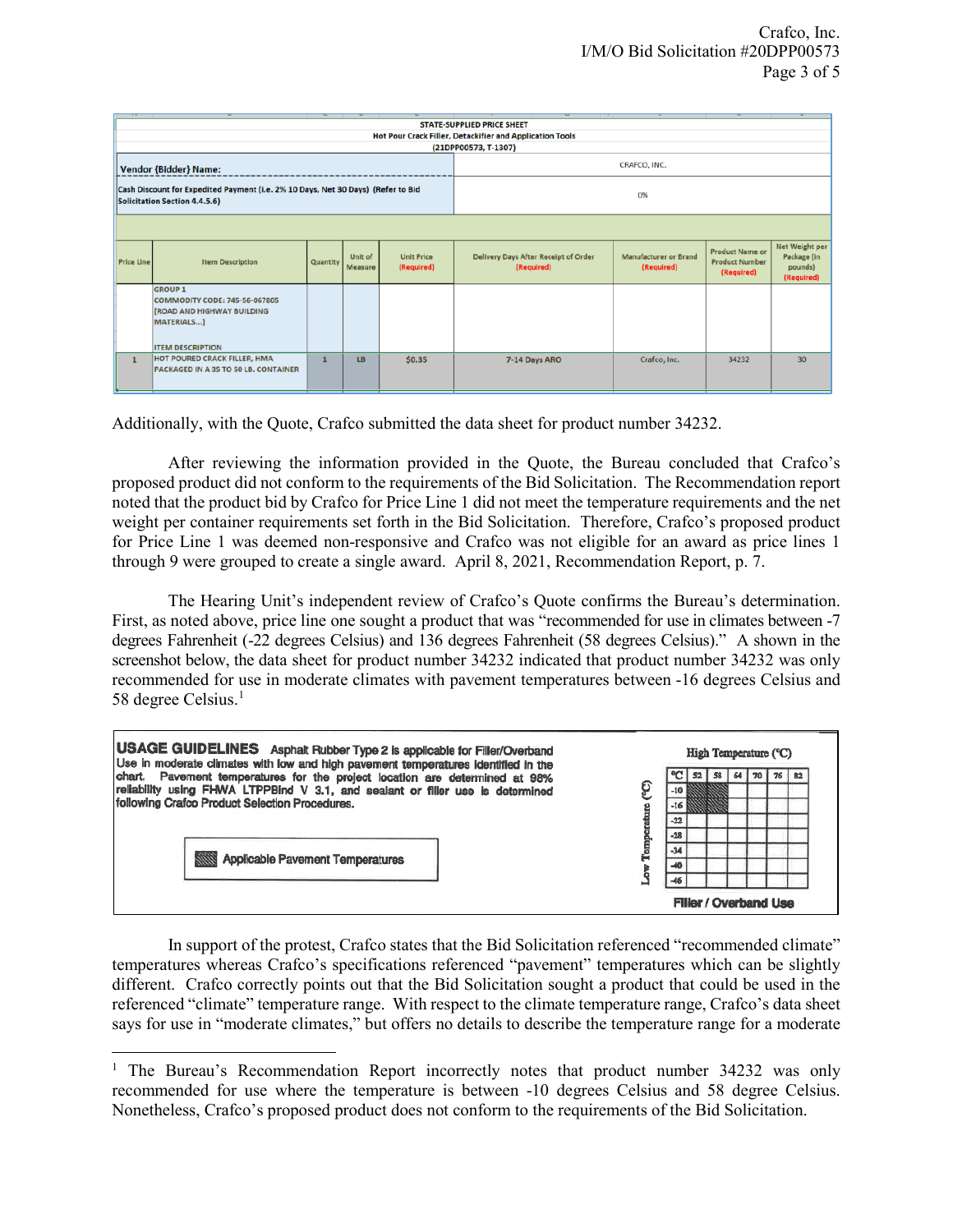climate. While the data sheet did include the pavement temperature range, that was not the information sought in the Bid Solicitation. Nothing in Crafco's data sheet indicates the climate temperature in which the product was suitable for use. Without this information, the Bureau did not have the necessary information to evaluate the product bid against the requirement of the Bid Solicitation. Accordingly, the Bureau correctly determined that Crafco's proposed product does not conform to the requirements of the Bid Solicitation.

Second, price line one sought a product that where "each container shall have a net weight of thirtyfive (35) to fifty (50) pounds." A shown in the screenshot below, the data sheet for product number 34232 indicated that the packing for product number 34232 was "30 lb. blocks of product with 70 packages per pallet."

**PACKAGING** Product is supplied in either cardboard boxes, or in meltable, boxless PLEXI-melt packaging. Both package types are labeled in accordance with OSHA, GHS, and specification requirements; are sold by net weight; are interlock stacked on 48 x 40 in. (122 x102 cm) 4-way pallets; can be stored outside; and are covered with a weather resistant pallet cover and 2 layers of UV protected stretch wrap. o BOX packaging consists of cardboard boxes containing approximately 30 lb. (13.6 kg) of product with 75 boxes per pallet, weighing approximately 2250 lb. (1020 kg). Boxes contain a quick melting release film for easy removal and are taped closed, without any staples. PLEXI-melt packaging consists of 30 lb. (13.6 kg) blocks of product with 70 packages per pallet, weighing 2100 lb. (952 kg). To use, the pallet wrap is removed, and individual blocks are placed in the melter. There are no cardboard boxes or other cardboard components to open, empty, handle, or dispose of. PLEXI-melt packaging quickly melts into the product

In support of this protest, Crafco referred to the requirements for Bid Solicitation Section 3.2.1.2 *Hot Pour Crack Filler, PCCP Packaged in a 30 to 50 Lb. Container*. Crafco states that its product is sold in 30 lb. blocks and therefore complies with the requirement of the Bid Solicitation. However, Crafco has referenced the wrong section of the Bid Solicitation. Bid Solicitation Section 3.2.1.2 sets forth the requirements for price line 2. Crafco's bid was deemed non-responsive because product number 34232 did not conform to the requirements for price line 1 which requires that the product be sold in a container with a "net weight of thirty-five (35) to fifty (50) pounds." Bid Solicitation Section 3.2.1.1. Accordingly, the Bureau correctly determined that Crafco's proposed product does not conform to the requirements of the Bid Solicitation.

Finally, Crafco notes that it is the current vendor on State contract T1307 Hot Pour Crack Filler, Detackifier and Application Tools, and has been providing product number 34232 for the State's use under that contract for several years. I do not dispute Crafco's statement; however, Bid Solicitation Section 1.2 *Background* noted the following: "Vendors {Bidders} are cautioned that this new Bid Solicitation addresses current requirements." The current Blanket P.O. was awarded in July of 2014, the needs of the primary using agency, the Department of Transportation, have changed since that original award, and the specifications set forth in the Bid Solicitation reflect the current requirements.

Based upon the foregoing, I find no reason to disturb the Bureau's recommendation that a Blanket P.O. be awarded to Seaboard Asphalt Products Company, whose Quote, conformed to the requirements of the Bid Solicitation, and is most advantageous to the State, price and other factors considered. Accordingly, I sustain the April 14, 2021Notice of Intent to Award.